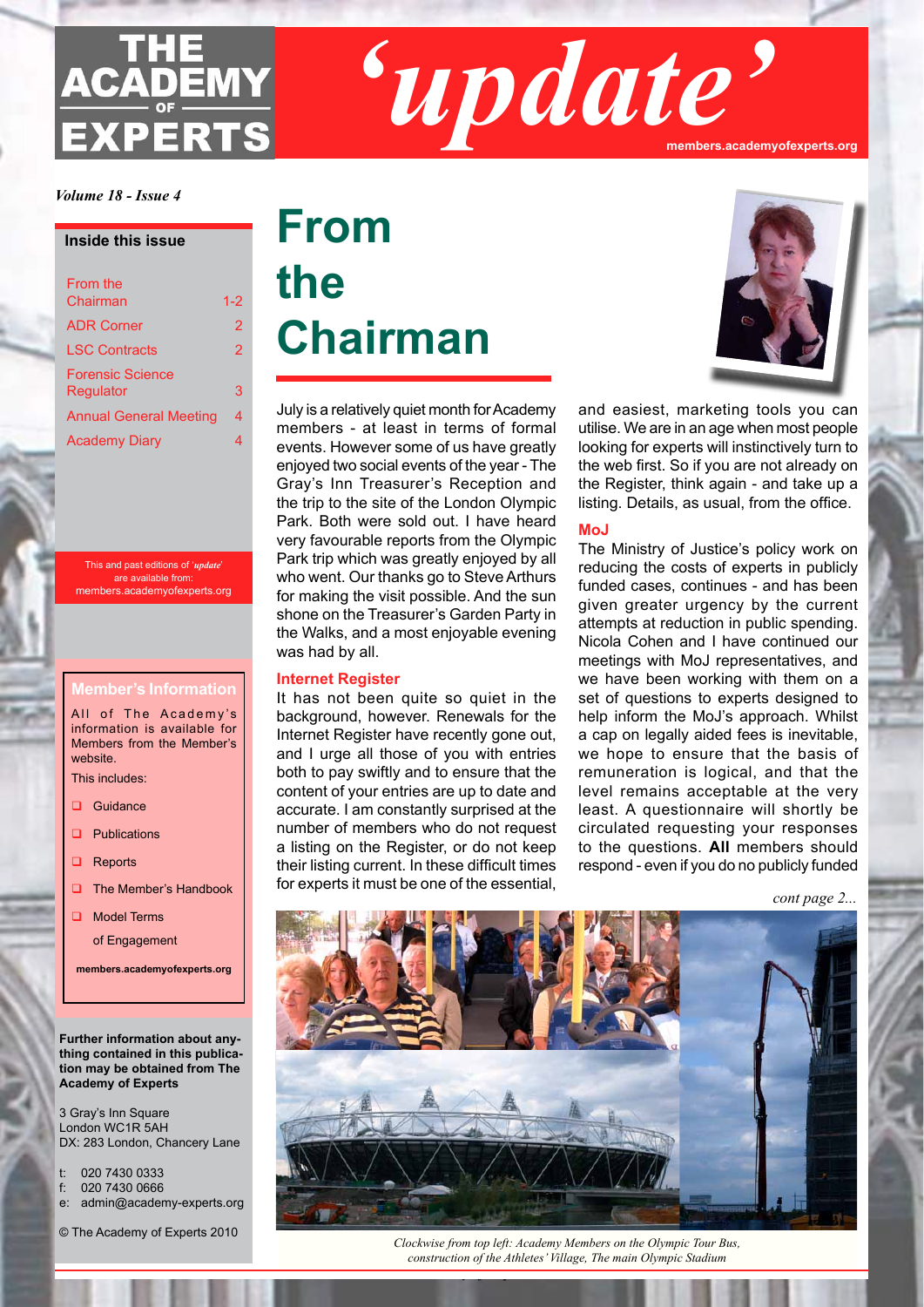## **From the Chairman**

### *...cont from page 1*

work - there is an ever-present danger that these moves will be followed by attempts to limit expenditure on all court experts. Your help is required in putting our case as cogently and powerfully as possible so that we can continue to protect the interests of experts.

#### **Immunity**

You have also all already received, by e-mail, a short questionnaire to assist TAE in formulating its response on the question of the retention, or removal, of expert witnesses' immunity from civil suit. We understand that the Supreme Court is likely to hear the related case early in the New Year, so again I urge you to let us have your responses as soon as possible to allow us to formulate The Academy's formal position.

#### **Working Together**

There is a common theme here - The Academy is its members - you. The Chief Executive, her team and the elected officers all do their utmost both to provide membership services to support members' work, and to protect the interests of members and experts generally. But we need to know what it is you want and need, and to have your assistance in securing it. Your participation is essential if we are all to continue to thrive. Please respond to all requests for help or information - it is the sum of the responses that gives The Academy's arguments their influence and weight.

In the meantime, our usual programme of technical evening meetings will resume in September. Your thoughts and ideas for topics of concern - on both expert and ADR matters - are always welcome. The formal notice of the AGM and of the election of Officers and Council members appears elsewhere in this '*update*', and details of the President's Dinner on November 2nd, at Butcher's Hall, have gone out. There is plenty to inform, involve and entertain you - I look forward to meeting as many of you as possible at all of our forthcoming events.

> **Phillippa Rowe Chairman August 2010**

## **LSC - Changes to Terms for Experts**

Important changes to the payments that the Legal Services Commission will make for expert witness costs are being introduced in 2010.

The 2010 Standard Crime and Civil Contracts, which come into force later this year, will:

- $\Box$  Remove experts' cancellation fees from the scope of funding other than in exceptional circumstances;
- $\Box$  Remove experts' administration costs from the scope of public funding;
- $\Box$  Cap the remuneration rates for travel time to £40 per hour; and
- $\Box$  Cap the mileage rates to the current guidance for solicitor travel, currently 45p per mile.

Clearly these are quite dramatic changes and all Experts who undertake publicly funded work are advised to make themselves fully aware of the changes.

## **Crime Contract Changes**

The new 2010 Standard Crime Contract came into force on 14 July 2010. The relevant changes to the funding of experts in Crime cases can be found in paras 5.38-5.51 of the 2010 Standard Crime Contract - Specification (Part A).

www.legalservices.gov.uk/criminal/contracting/10652.asp

## **Civil Contract Changes**

The new 2010 Standard Civil Contract will come into force on 14 October 2010. The changes to funding of experts in Civil cases can be found in paras 4.21-4.27 and 6.63 of the 2010 Standard Civil Contract - Specification (document listed as 'Sections 1-6 - General Provisions - Dec 09 (827kb)' on our website).

www.legalservices.gov.uk/civil/8758.asp

## **ADR Corner**

#### **Compulsory Mediation**

The Italian government has become the first in Europe to introduce mandatory mediation for all civil and commercial disputes.

It will be a requirement in all disputes that a mediation has been undertaken before it can be determined by a Judge in court.

This legislation will take effect from March 2011.

#### **Observerships**

QDR Members will know that TAE is stepping up its aim of trying to provide as much experience, by way of observerships, as possible.

All Academy appointments now have an observer subject to the parties' consent.

*The Academy of Experts* If you are mediating please consider



giving an Academy member this opportunity whenever possible.

In addition to being a tremendous training aid and a requirement for going onto many panels, observers (sometimes referred to as assistant mediators) can also be of valuable help to the Mediator when used properly.

We are currently working on an online 'exchange' to simplify the process but until this is live please contact TAE if you have a slot available.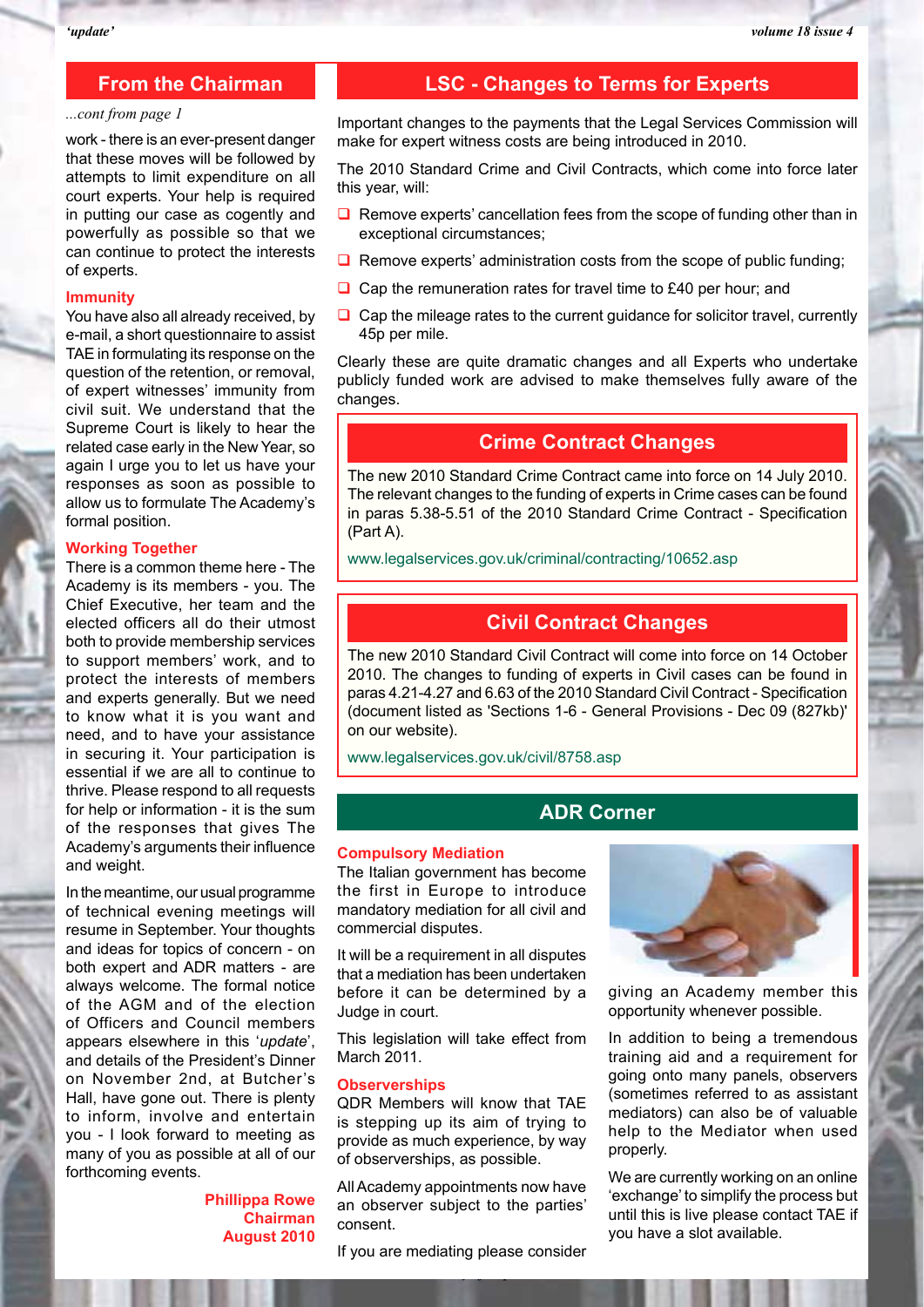## **Forensic Science Regulator**

#### **Codes of Practice & Conduct**

In 2009 the Forensic Science Regulator, Andrew Rennison, published a consultation paper comprising of a core set of forensic science standards. On 5th August he published the first response to the consultation.

*"Following considerable consultation among many forensic experts and other stakeholders I am pleased to announce the publication of a final draft of my 'Codes of Practice and Conduct for Forensic Science Providers and Practitioners in the Criminal Justice System'. These Codes derive from the 2009 consultation on 'Quality Standards for Providers of Forensic Science Services to the Criminal Justice System' and the feedback we received. They will, when finalised, set the quality standards framework including supplementary requirements for accreditation to BS/EN ISO 17025, a standard that is already in place for most forensic science laboratories."*

There will be a short period for final consultation on the Codes and all interested parties are asked to consider them carefully and send feedback by September 10th 2010 using the form available on the Regulator's website. These Codes are the first stage of what is intended to be a single quality standards framework for forensic science used in the Criminal Justice System to replace the ad hoc approach to standards used over previous years.

The requirements in the Codes and appendices are aimed at three levels:

- 1. the provider organisation;
- 2. practitioners; and
- 3. scientific methodology.

The Codes explicitly apply to all organisations and practitioners whose primary

role is to provide forensic science services into the Criminal Justice System in England and Wales, whether government, commercial or police service.

The Academy will, of course, be making its own submission to the Regulator. Members are asked to send TAE their thoughts and comments before the end of August to give time for them to be incorporated.

The Codes are available as an electronic version only, and can be downloaded from:

www.homeoffice.gov.uk/police/forensic-scienceregulator/reports-publications/

## **Notice of Annual General Meeting**

Notice is hereby given that the Annual General Meeting will be held at 1300 on Wednesday 13th October 2010 at, 3 Gray's Inn Square, Gray's Inn, London.

## **Agenda**

- 1 Apologies for absence
- 2 To approve the minutes of the AGM held on 12th October 2009 published in 'update' Volume 17 Issue No 7
- 3 Matters arising
- 4 Chairman's Report
- 5 Treasurer's Report including adoption of accounts for the year ending February 2010.
- 6 To appoint the Auditors for the year 2010-2011
- 7 Election of Officers (Chairman, Deputy Chairman, Vice Chairmen, Secretary and Treasurer)
- 8 Election of Council Members (4 vacancies)
- 9 To approve 2010-2011 subscription levels
- 10 To adopt an amendment to the constitution (section 4.5) as follows:

"The day to day administration of The Academy shall be under the control of a Chief Executive or other designated appointee who shall be appointed by the Executive Committee on the Council's delegated authority."

*The Academy of Experts*

11 Any other Business